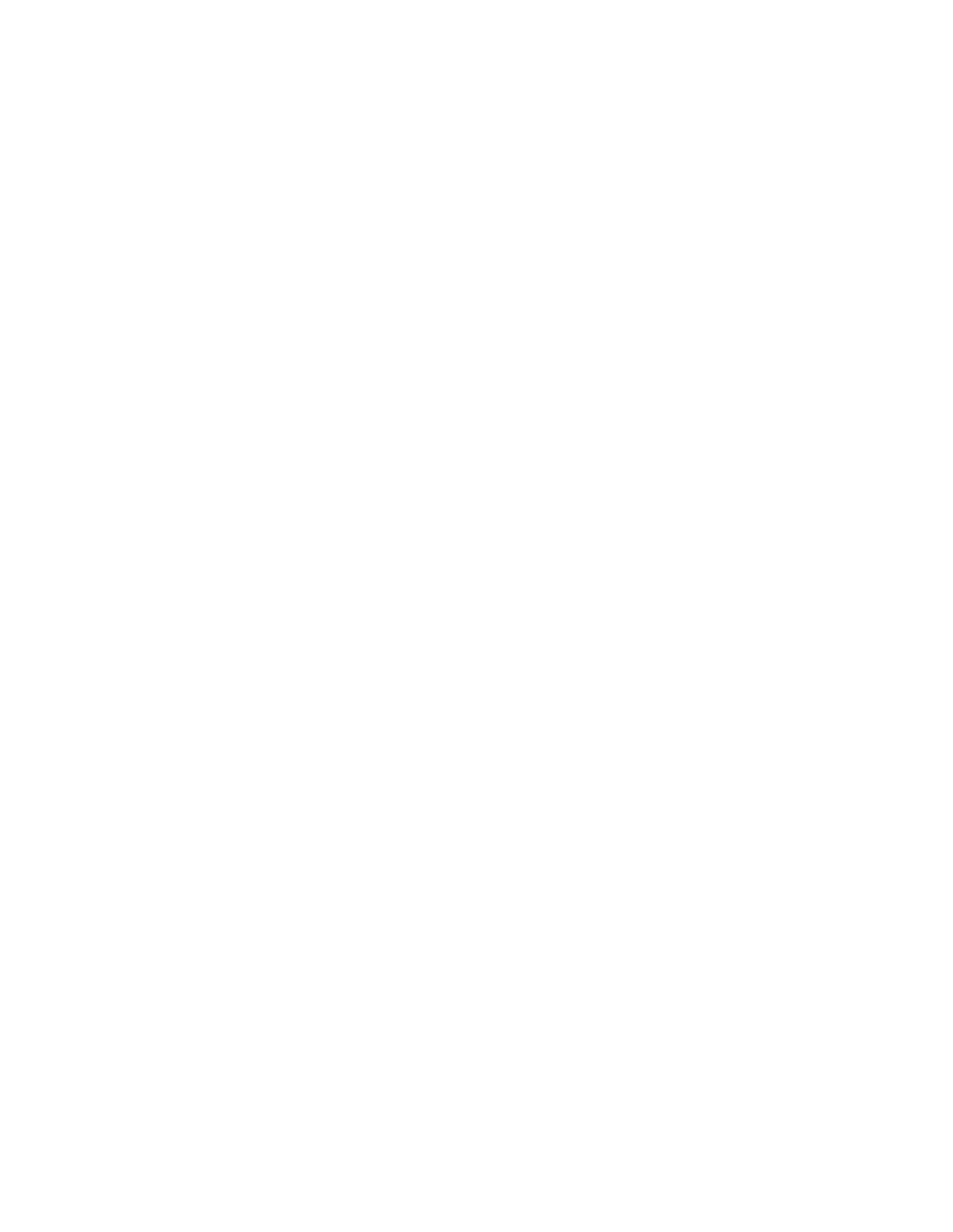#### **ATTACHMENT F-2**

#### **CONTRACT AND GRANT DISCLOSURE AND CERTIFICATION FORM**

| information requested OR you must indicate "none of the above applies." |                     |                    |                                                                          |               |                        | Failure to complete all of the following information may result in a delay in obtaining a contract, lease, purchase agreement, grant award or other award from or with any Arkansas State Agency. You MUST complete all                                                                                                                                                                                                              |          |          |
|-------------------------------------------------------------------------|---------------------|--------------------|--------------------------------------------------------------------------|---------------|------------------------|--------------------------------------------------------------------------------------------------------------------------------------------------------------------------------------------------------------------------------------------------------------------------------------------------------------------------------------------------------------------------------------------------------------------------------------|----------|----------|
| SUBCONTRACTOR:<br>$\Box$ Yes $\Box$ No                                  | SUBCONTRACTOR NAME: |                    |                                                                          |               |                        |                                                                                                                                                                                                                                                                                                                                                                                                                                      |          |          |
| <b>TAXPAYER ID NAME:</b>                                                |                     |                    |                                                                          |               | IS THIS FOR:<br>Goods? | $\Box$ Services?<br>Both?                                                                                                                                                                                                                                                                                                                                                                                                            |          |          |
| YOUR LAST NAME::                                                        |                     | <b>FIRST NAME:</b> |                                                                          |               | M.I.:                  |                                                                                                                                                                                                                                                                                                                                                                                                                                      |          |          |
| <b>ADDRESS:</b>                                                         |                     |                    |                                                                          |               |                        |                                                                                                                                                                                                                                                                                                                                                                                                                                      |          |          |
| CITY:                                                                   | STATE:              |                    |                                                                          | ZIP CODE:     |                        |                                                                                                                                                                                                                                                                                                                                                                                                                                      | COUNTRY: |          |
| For Individuals*<br>Employee:                                           |                     |                    |                                                                          |               |                        | AS A CONDITION OF OBTAINING, EXTENDING, AMENDING, OR RENEWING A CONTRACT, LEASE, PURCHASE AGREEMENT,<br>OR GRANT AWARD WITH ANY ARKANSAS STATE AGENCY, THE FOLLOWING INFORMATION MUST BE DISCLOSED:<br>Indicate below if: you, your spouse or the brother, sister, parent, or child of you or your spouse is a current or former: member of the General Assembly, Constitutional Officer, State Board or Commission Member, or State |          |          |
| <b>Position Held</b>                                                    | Mark $(\forall)$    |                    | Name of Position of Job Held<br>[senator, representative, name of board/ | For How Long? |                        | What is the person(s) name and how are they related to you?<br>[i.e., Jane O. Public, spouse, John O. Public, Jr., child, etc.]                                                                                                                                                                                                                                                                                                      |          |          |
|                                                                         | Current             | Former             | commission, data entry, etc.]                                            | From<br>MM/YY | To<br>MM/YY            | Person's Name(s)                                                                                                                                                                                                                                                                                                                                                                                                                     |          | Relation |
| General Assembly                                                        | □                   | Ξ                  |                                                                          |               |                        |                                                                                                                                                                                                                                                                                                                                                                                                                                      |          |          |
| <b>Constitutional Officer</b>                                           | □                   | $\Box$             |                                                                          |               |                        |                                                                                                                                                                                                                                                                                                                                                                                                                                      |          |          |
| <b>State Board or Commission</b><br>Member                              | □                   | □                  |                                                                          |               |                        |                                                                                                                                                                                                                                                                                                                                                                                                                                      |          |          |
| <b>State Employee</b>                                                   | П                   | □                  |                                                                          |               |                        |                                                                                                                                                                                                                                                                                                                                                                                                                                      |          |          |
| $\perp$<br>None of the above applies                                    |                     |                    |                                                                          |               |                        |                                                                                                                                                                                                                                                                                                                                                                                                                                      |          |          |

# F OR A V ENDOR ( B USINESS ) \*

Indicate below if any of the following persons, current or former, hold any position of control or hold any ownership interest of 10% or greater in the entity: member of the General Assembly, Constitutional Officer, State Board or Commission Member, State Employee, or the spouse, brother, sister, parent, or child of a member of the General Assembly, Constitutional Officer, State Board or Commission Member, or State Employee. Position of control means the power to direct the purchasing policies or influence the management of the entity.

| <b>Position Held</b>                       | Mark $(\sqrt{})$ |        | Name of Position of Job Held                                             | For How Long? |             | What is the person(s) name and what is his/her $%$ of ownership interest and/or what is his/her<br>position of control? |                              |                     |
|--------------------------------------------|------------------|--------|--------------------------------------------------------------------------|---------------|-------------|-------------------------------------------------------------------------------------------------------------------------|------------------------------|---------------------|
|                                            | Current          | Former | [senator, representative, name of<br>board/commission, data entry, etc.] | From<br>MM/YY | To<br>MM/YY | Person's Name(s)                                                                                                        | Ownership<br>Interest $(\%)$ | Position of Control |
| General Assembly                           |                  |        |                                                                          |               |             |                                                                                                                         |                              |                     |
| <b>Constitutional Officer</b>              |                  |        |                                                                          |               |             |                                                                                                                         |                              |                     |
| <b>State Board or Commission</b><br>Member |                  |        |                                                                          |               |             |                                                                                                                         |                              |                     |
| <b>State Employee</b>                      |                  |        |                                                                          |               |             |                                                                                                                         |                              |                     |

 **None of the above applies**